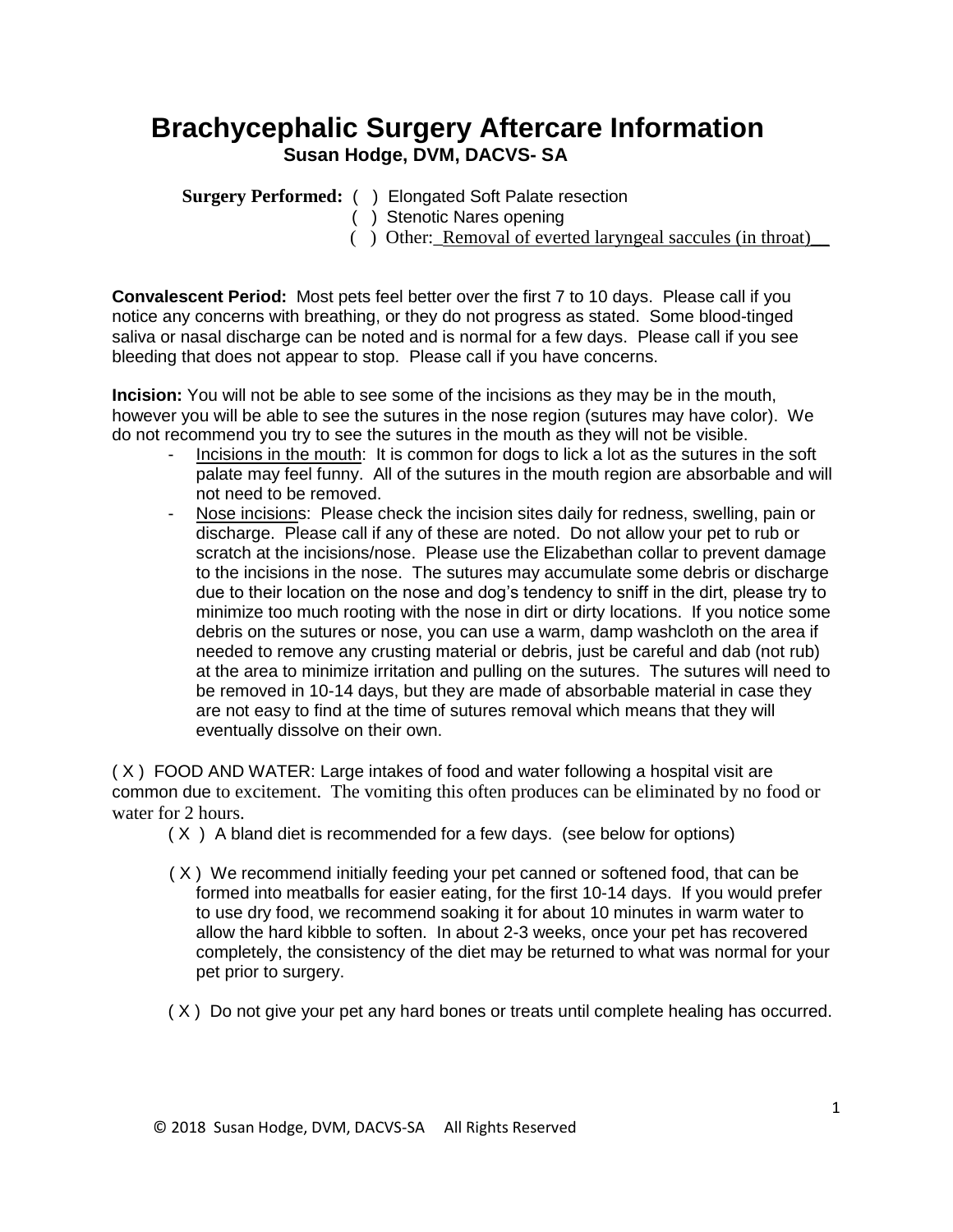A bland diet such as Eukanuba Low Residue or Hill's I/D diet can be purchase or a homemade diet can be made with a 50:50 mixture of a cooked protein source such as hamburger, turkey, or chicken (all fat removed) combined with a carbohydrate source such as rice, pasta, or mashed potato. We recommend gradually mixing the regular diet into this bland diet during the first week home.

( X ) **Water:** We do not recommend allowing your pet to drink a large amount of water without supervision for the first few days. Small amounts can be left, but we would recommend starting with small volumes of water.

**Exercise:** Limit activity to very short leash walks for bowel and urinary purposes for 2 weeks. Never leave your pet off the leash outside initially as they will want to run and this may cause mild to moderate swelling in the throat region until they are fully healed. Do not allow jumping, climbing stairs, or roughhousing with other pets or people. Strenuous activity can breakdown the surgical repair, preventing successful recovery. No neck leashes are recommended and we would recommend use of a harness lifelong.

 (X ) Short walks are permitted on a leash only (10 minutes maximum). Do not leave your pet off the leash outside unattended during the time of exercise restriction.

## **Medications:**

- (X ) **Steroids** were likely given to your pet during and after surgery to reduce swelling in the throat region, please DO NOT use any Aspirin-like medications or non-steroidal antiinflammatory medications without consulting our office or your regular veterinarian. Your pet may be sent home with additional steroid medication on a tapering dose over a few days to reduce swelling further following surgery. Please see your specific instructions or medication bottles for more information.
- ( X ) Pain relieving medications**: Tramadol 50 mg**: The dose will be given in terms of the number of tablet(s) or partial tablet needed to be administered by mouth and the frequency will be noted for you (either every 8, or 12 hours) for 10-14 days as needed for pain control. This medication is an opioid and may cause sedation, mild constipation, or a decreased appetite. These side effects are related to the dose of the medication. Please call your doctor if you have concerns about any side effects. The time of the next dose that this medication is due will be noted on your discharge instructions (exam/pm).
- ( +/- ) **Antacids** such as Pepcid AC (Famotidine) or Zantac (Ranitidine) may be recommended: The dose will be given in terms of the number of tablet(s) needed to be administered by mouth and the frequency will be noted for you (either every 12 or 24 hours) for 5-7 days. This is an acid reducing medication which can be purchased over-the-counter in any pharmacy, drug store, or grocery store. The time of the next dose that this medication is due will be noted on your discharge instructions (am/pm).
	- ( X ) **Anti-vomiting** medications such as Metoclopramide (Reglan): The dose will be given in terms of the number of tablet(s) needed to be administered by mouth and the frequency will be noted for you (either every 8, 12, or 24 hours) for 3-5 days. This is an anti-vomiting medication. The time of the next dose that this medication is due will be noted on your discharge instructions (am/pm).